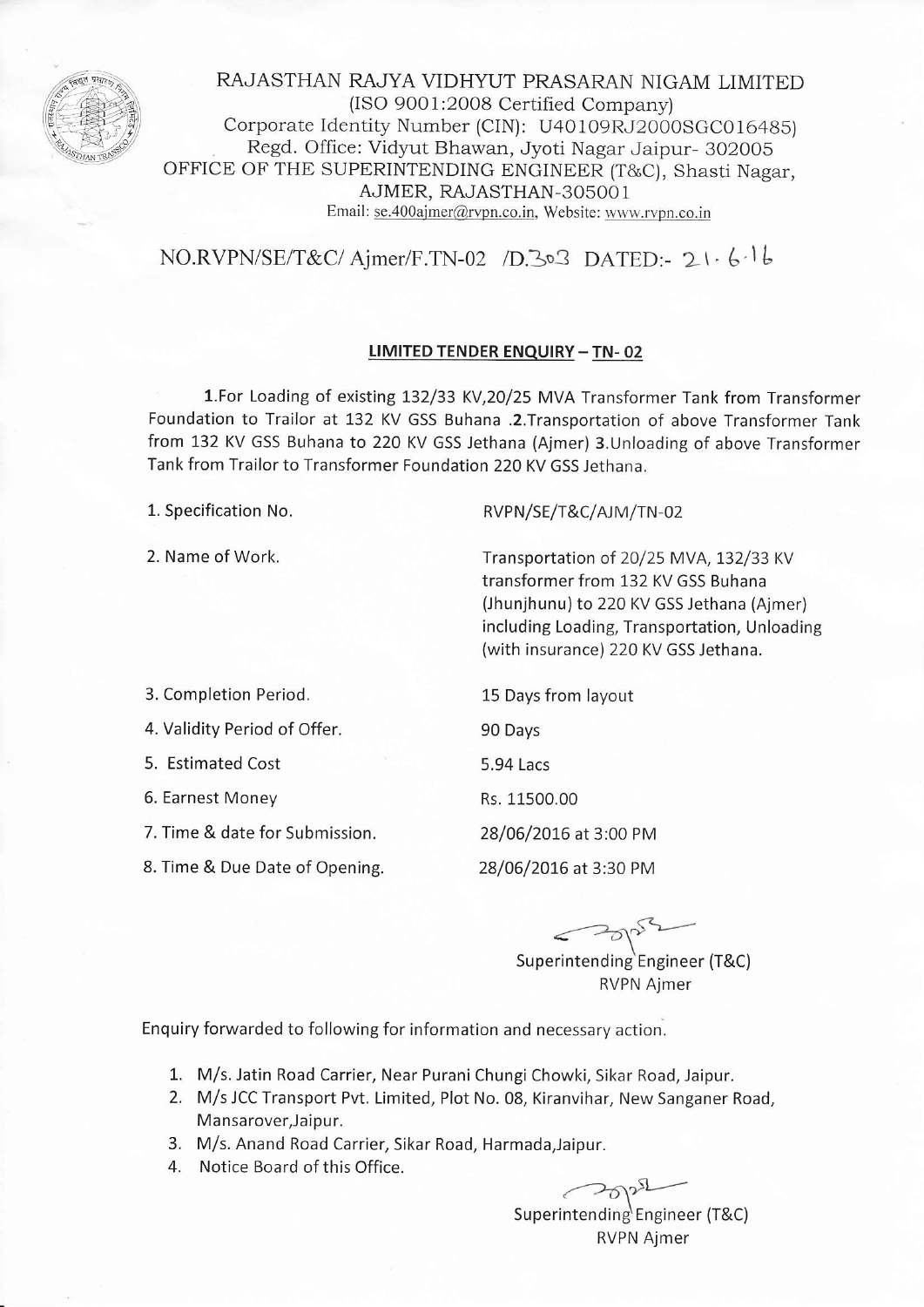## RAJASTHAN RAJYA VIDYUT PRASARAN NIGAM LIMITED TRANSMISSION AND CONSTRUCTION SHASTRI NAGAR AJMER 3O5OO1

#### TERMS AND CONDITIONS FOR EXECUTION

1. The Tender should be addressed to the Superintending Engineer (T&C), RVPN, Shastri Nagar, Ajmer. 305001.

2. The tender shall be submitted in closed / sealed envelope duly super scribed as "Tender for Transportation of 20/25 MVA, 132/33 KV transformer from 132 KV GSS Buhana to 220 KV GSS Jethana including loading, Transportation, unloading & insurance"

3. The undersigned does not bind himself to accept the lowest or any other tender and reserve the right to reject any or all tender(s) without assigning any reason thereof.

4. The rate should be quoted for complete work, firm in all respect without any price variation including all taxes, Service Taxes & duties as applicable from time to time. Safe execution of work shall rest with the contractor.

5. Tenderer should be registered with SERVICE TAX DEPARTMENT (Registration under SERVICE TAX is required when the taxable value of services exceeds 09 Lacs in a financial year)

6. The quoted rate(s) shall be valid for 90 Days from the date of opening of tenders.

7. The work shall be completed with in 15 (Fifteen) days from the date of layout. The Work ln-Charge shall intimate technical details of the work and other particulars. In case of delay in execution a penalty  $@$  %% per week or part thereof shall be imposed and recovered from bill. The penalty shall be imposed on the entire value of work. Also at the discretion of order placing authority work shall be got executed from other agency at risk and cost of contractor.

8. Payment shall be arranged / released as per Nigam's Payment Policy on receipt of duly verified bills, from the Work ln-Charge; in the office of the Accounts Officer (T&C), RVPN, Ajmer subject to completion of contractual formalities. Statutory deductions as per rules in force shall be made from the bill at the time of payment.

9. All additions and or alterations in the tender must be clearly initialed.

10. Tenders received late due to any reason or which are incomplete shall not be accepted for consideration.

11. While submitting / forwarding the offer, it must be ensured that tender enquiry is submitted / forwarded in a closed envelope with superscription regarding Tender Enquiry Number.

12. All "Tools & Plants" for execution of work shall be arranged by the contractor at his cost.

13. Safe execution of work shall rest with tender. Nigam shall not bear or share any compensation for "Fatal" or "Non-Fatal" accident. Care shall be taken to avoid any damages to Nigam's property in vicinity. Any such damages shall be sole responslbility of the contractor executing the work.

14. All the documents issued; shall be submitted by the Tenderer duly filled up in all respect with seal and signatures on each page.

15. Part "A" to Part "C" of the "G" schedule are one single work and are not separable therefore one single amount shall be quoted for entire work.

 $\rightarrow$ 

(A.K. Jhalani) Superintending Engineer {T&C) RVPN Ajmer